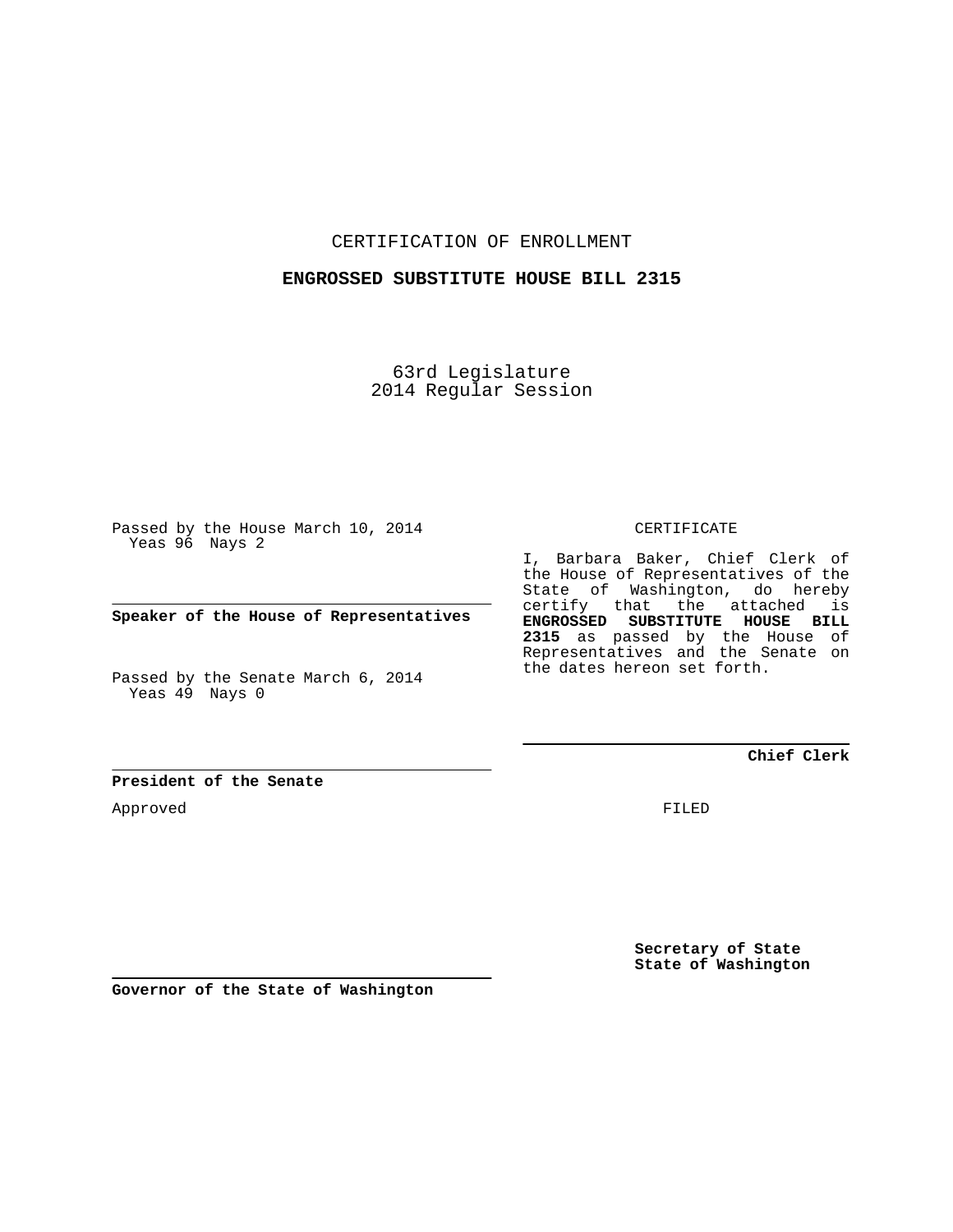## **ENGROSSED SUBSTITUTE HOUSE BILL 2315** \_\_\_\_\_\_\_\_\_\_\_\_\_\_\_\_\_\_\_\_\_\_\_\_\_\_\_\_\_\_\_\_\_\_\_\_\_\_\_\_\_\_\_\_\_

\_\_\_\_\_\_\_\_\_\_\_\_\_\_\_\_\_\_\_\_\_\_\_\_\_\_\_\_\_\_\_\_\_\_\_\_\_\_\_\_\_\_\_\_\_

AS AMENDED BY THE SENATE

Passed Legislature - 2014 Regular Session

## **State of Washington 63rd Legislature 2014 Regular Session**

**By** House Health Care & Wellness (originally sponsored by Representatives Orwall, Harris, Cody, Roberts, Short, Manweller, Green, Jinkins, Fitzgibbon, Tharinger, Ryu, Goodman, Ormsby, Pollet, and Walkinshaw)

READ FIRST TIME 02/05/14.

 1 AN ACT Relating to suicide prevention; amending 2012 c 181 s 1 2 (uncodified); reenacting and amending RCW 43.70.442; adding new 3 sections to chapter 43.70 RCW; creating a new section; and providing an 4 expiration date.

5 BE IT ENACTED BY THE LEGISLATURE OF THE STATE OF WASHINGTON:

6 **Sec. 1.** 2012 c 181 s 1 (uncodified) is amended to read as follows:

7 (1) The legislature finds that:

8 (a) According to the centers for disease control and prevention:

 9 (i) In 2008, more than thirty-six thousand people died by suicide 10 in the United States, making it the tenth leading cause of death 11 nationally.

12 (ii) During 2007-2008, an estimated five hundred sixty-nine 13 thousand people visited hospital emergency departments with self-14 inflicted injuries in the United States, seventy percent of whom had 15 attempted suicide.

16 (iii) During 2008-2009, the average percentages of adults who 17 thought, planned, or attempted suicide in Washington were higher than 18 the national average.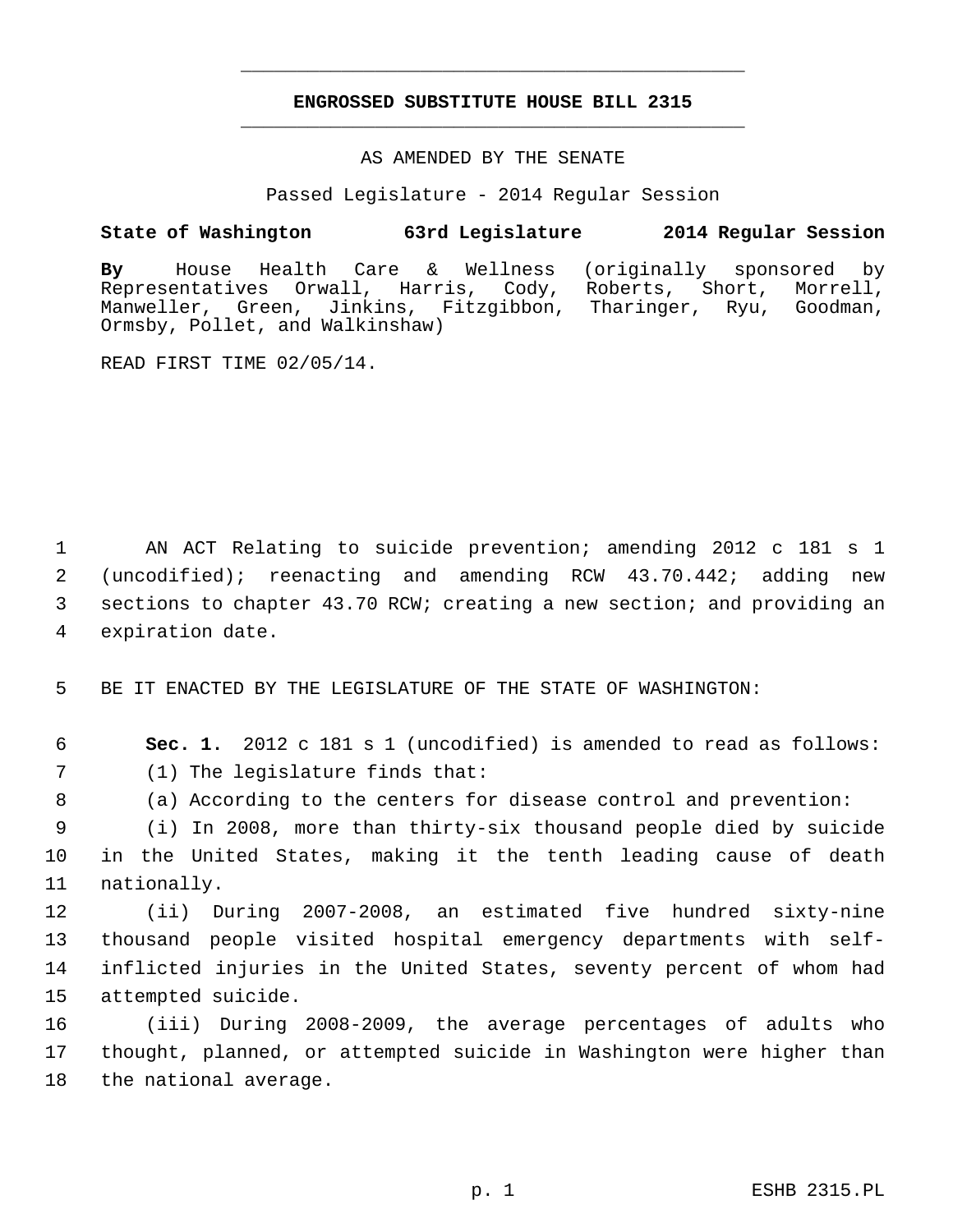1 (b) According to a national study, veterans face an elevated risk 2 of suicide as compared to the general population, more than twice the 3 risk among male veterans. Another study has indicated a positive 4 correlation between posttraumatic stress disorder and suicide.

 5 (i) Washington state is home to more than sixty thousand men and 6 women who have deployed in support of the wars in Iraq and Afghanistan.

 7 (ii) Research continues on how the effects of wartime service and 8 injuries, such as traumatic brain injury, posttraumatic stress 9 disorder, or other service-related conditions, may increase the number 10 of veterans who attempt suicide.

11 (iii) As more men and women separate from the military and 12 transition back into civilian life, community mental health providers 13 will become a vital resource to help these veterans and their families 14 deal with issues that may arise.

15 (c) Suicide has an enormous impact on the family and friends of the 16 victim as well as the community as a whole.

17 (d) Approximately ninety percent of people who die by suicide had 18 a diagnosable psychiatric disorder at the time of death, such as 19 depression. Most suicide victims exhibit warning signs or behaviors 20 prior to an attempt.

21 (e) Improved training and education in suicide assessment, 22 treatment, and management has been recommended by a variety of 23 organizations, including the United States department of health and 24 human services and the institute of medicine.

25 (2) It is therefore the intent of the legislature to help lower the 26 suicide rate in Washington by requiring certain health professionals to 27 complete training in suicide assessment, treatment, and management as 28 part of their continuing education, continuing competency, or 29 recertification requirements.

30 (3) The legislature does not intend to expand or limit the existing 31 scope of practice of any health professional affected by this act.

32 **Sec. 2.** RCW 43.70.442 and 2013 c 78 s 1 and 2013 c 73 s 6 are each 33 reenacted and amended to read as follows:

34 (1)(a) ((Beginning January 1, 2014,)) Each of the following 35 professionals certified or licensed under Title 18 RCW shall, at least 36 once every six years, complete training in suicide assessment,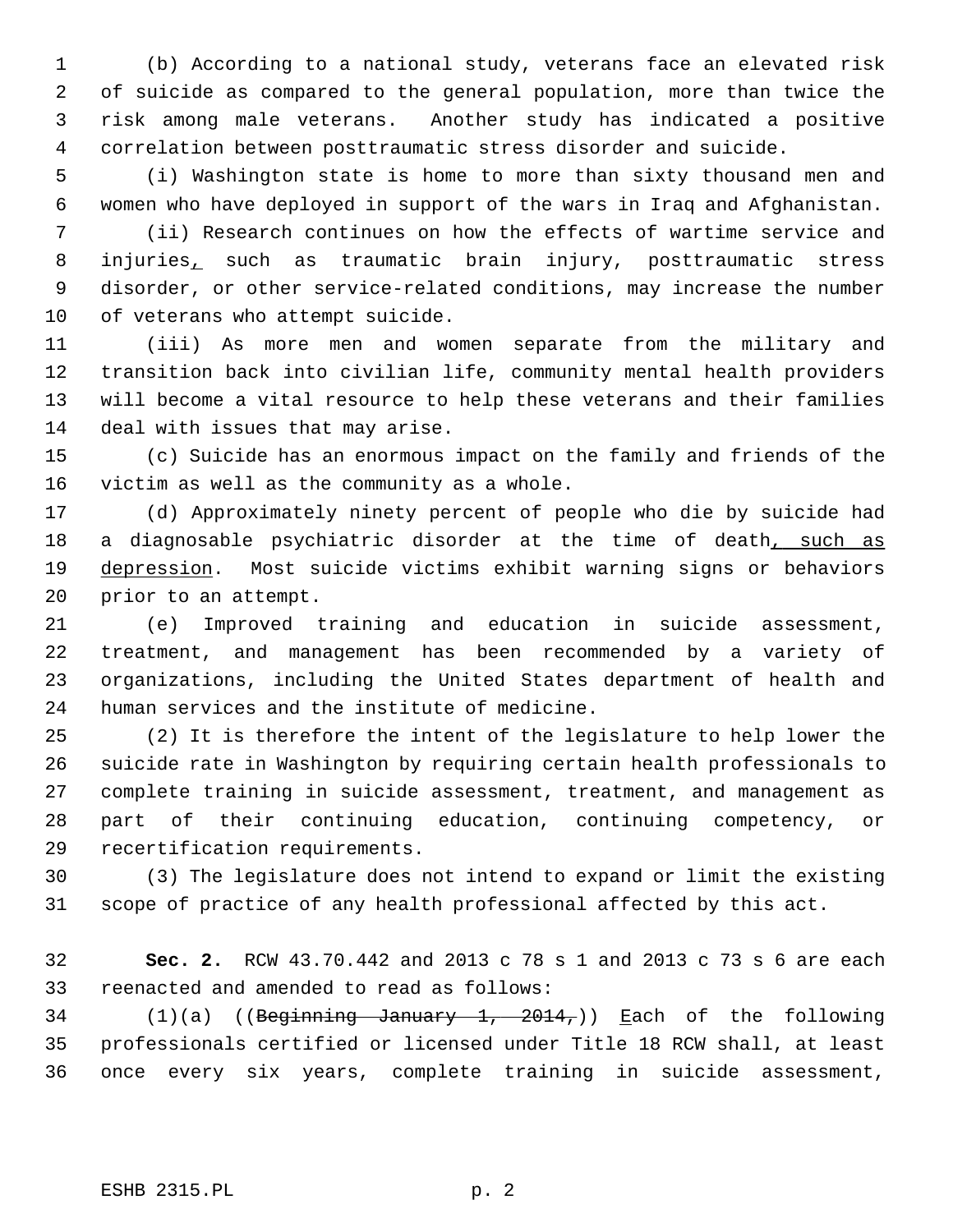1 treatment, and management that is approved, in rule, by the relevant 2 disciplining authority:

3 (i) An adviser or counselor certified under chapter 18.19 RCW;

 4 (ii) A chemical dependency professional licensed under chapter 5 18.205 RCW;

 6 (iii) A marriage and family therapist licensed under chapter 18.225 7 RCW;

8 (iv) A mental health counselor licensed under chapter 18.225 RCW;

 9 (v) An occupational therapy practitioner licensed under chapter 10 18.59 RCW;

11 (vi) A psychologist licensed under chapter 18.83 RCW;

12 (vii) An advanced social worker or independent clinical social 13 worker licensed under chapter 18.225 RCW; and

14 (viii) A social worker associate--advanced or social worker 15 associate--independent clinical licensed under chapter 18.225 RCW.

16 (b) The requirements in (a) of this subsection apply to a person 17 holding a retired active license for one of the professions in (a) of 18 this subsection.

19 (c) The training required by this subsection must be at least six 20 hours in length, unless a ((disciplinary)) disciplining authority has 21 determined, under subsection  $((+8))$   $(9)(b)$  of this section, that 22 training that includes only screening and referral elements is 23 appropriate for the profession in question, in which case the training 24 must be at least three hours in length.

25 (2)(a) Except as provided in (b) of this subsection, a professional 26 listed in subsection (1)(a) of this section must complete the first 27 training required by this section during the first full continuing 28 education reporting period after January 1, 2014, or the first full 29 continuing education reporting period after initial licensure or 30 certification, whichever occurs later.

31 (b) A professional listed in subsection (1)(a) of this section 32 applying for initial licensure ((on or after January 1,  $2014<sub>7</sub>$ )) may 33 delay completion of the first training required by this section for six 34 years after initial licensure if he or she can demonstrate successful 35 completion of the training required in subsection (1) of this section 36 no more than six years prior to the application for initial licensure.

37 (3) The hours spent completing training in suicide assessment,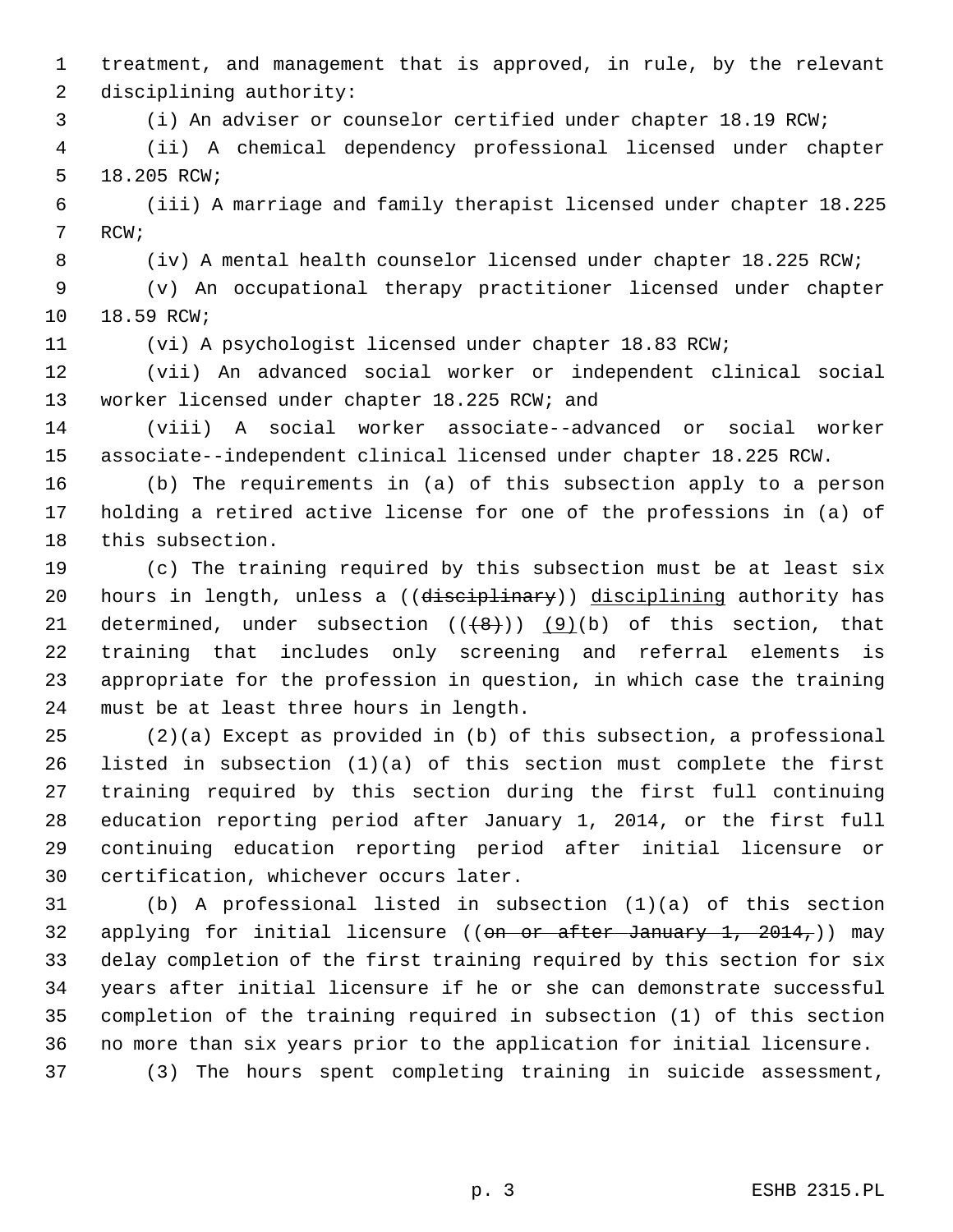1 treatment, and management under this section count toward meeting any 2 applicable continuing education or continuing competency requirements 3 for each profession.

 4 (4)(a) A disciplining authority may, by rule, specify minimum 5 training and experience that is sufficient to exempt a professional 6 from the training requirements in subsections (1) and (5) of this 7 section.

 8 (b) ((The board of occupational therapy practice)) A disciplining 9 authority may exempt ((an occupational therapy practitioner)) a professional from the training requirements of subsections (1) and (5) 11 of this section if the ((occupational therapy practitioner)) professional has only brief or limited patient contact.

13 (5)(a) Each of the following professionals credentialed under Title 18 RCW shall complete a one-time training in suicide assessment, treatment, and management that is approved by the relevant disciplining authority:

(i) A chiropractor licensed under chapter 18.25 RCW;

(ii) A naturopath licensed under chapter 18.36A RCW;

 (iii) A licensed practical nurse, registered nurse, or advanced registered nurse practitioner licensed under chapter 18.79 RCW;

 (iv) An osteopathic physician and surgeon licensed under chapter 18.57 RCW;

 (v) An osteopathic physician assistant licensed under chapter 18.57A RCW;

 (vi) A physical therapist or physical therapist assistant licensed under chapter 18.74 RCW;

(vii) A physician licensed under chapter 18.71 RCW;

 (viii) A physician assistant licensed under chapter 18.71A RCW; and (ix) A person holding a retired active license for one of the professions listed in (a)(i) through (viii) of this subsection.

 (b) A professional listed in (a) of this subsection must complete the one-time training during the first full continuing education reporting period after the effective date of this section or the first full continuing education reporting period after initial licensure, whichever is later.

 (c) The training required by this subsection must be at least six hours in length, unless a disciplining authority has determined, under subsection (9)(b) of this section, that training that includes only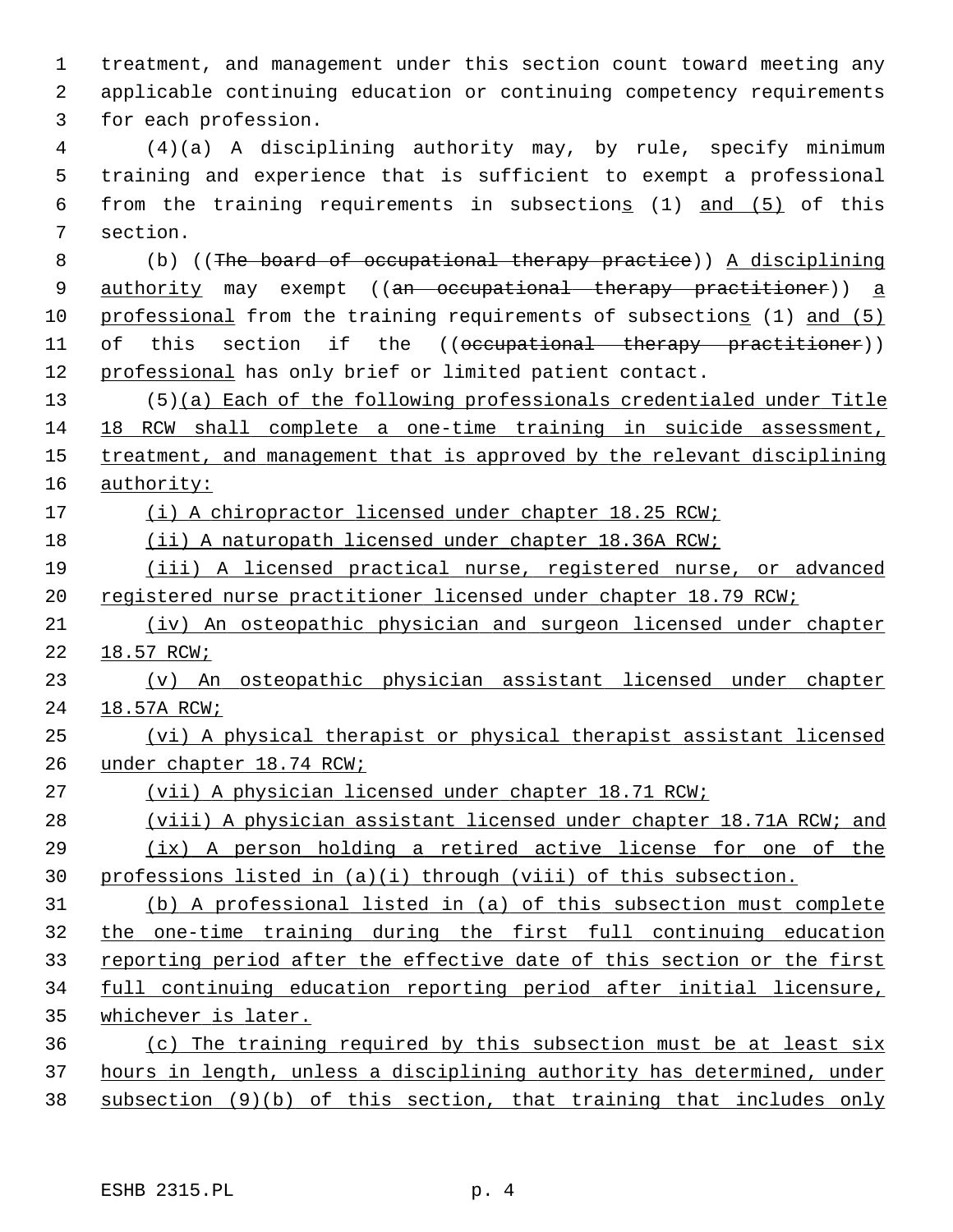1 screening and referral elements is appropriate for the profession in 2 question, in which case the training must be at least three hours in 3 length.

 4 (6)(a) The secretary and the disciplining authorities shall work 5 collaboratively to develop a model list of training programs in suicide 6 assessment, treatment, and management.

 7 (b) When developing the model list, the secretary and the 8 disciplining authorities shall:

 9 (i) Consider suicide assessment, treatment, and management training 10 programs of at least six hours in length listed on the best practices 11 registry of the American foundation for suicide prevention and the 12 suicide prevention resource center; and

13 (ii) Consult with public and private institutions of higher 14 education, experts in suicide assessment, treatment, and management, 15 and affected professional associations.

16 (c) The secretary and the disciplining authorities shall report the 17 model list of training programs to the appropriate committees of the 18 legislature no later than December 15, 2013.

 $((+6))$  (d) The secretary and the disciplining authorities shall 20 update the list at least once every two years. When updating the list, the secretary and the disciplining authorities shall, to the extent practicable, endeavor to include training on the model list that includes content specific to veterans. When identifying veteran- specific content under this subsection, the secretary and the 25 disciplining authorities shall consult with the Washington department of veterans affairs.

27 (7) Nothing in this section may be interpreted to expand or limit 28 the scope of practice of any profession regulated under chapter 18.130 29 RCW.

30  $((+7)^{n})$  (8) The secretary and the disciplining authorities affected 31 by this section shall adopt any rules necessary to implement this 32 section.

33  $((+8+))$  (9) For purposes of this section:

34 (a) "Disciplining authority" has the same meaning as in RCW 35 18.130.020.

36 (b) "Training in suicide assessment, treatment, and management" 37 means empirically supported training approved by the appropriate 38 disciplining authority that contains the following elements: Suicide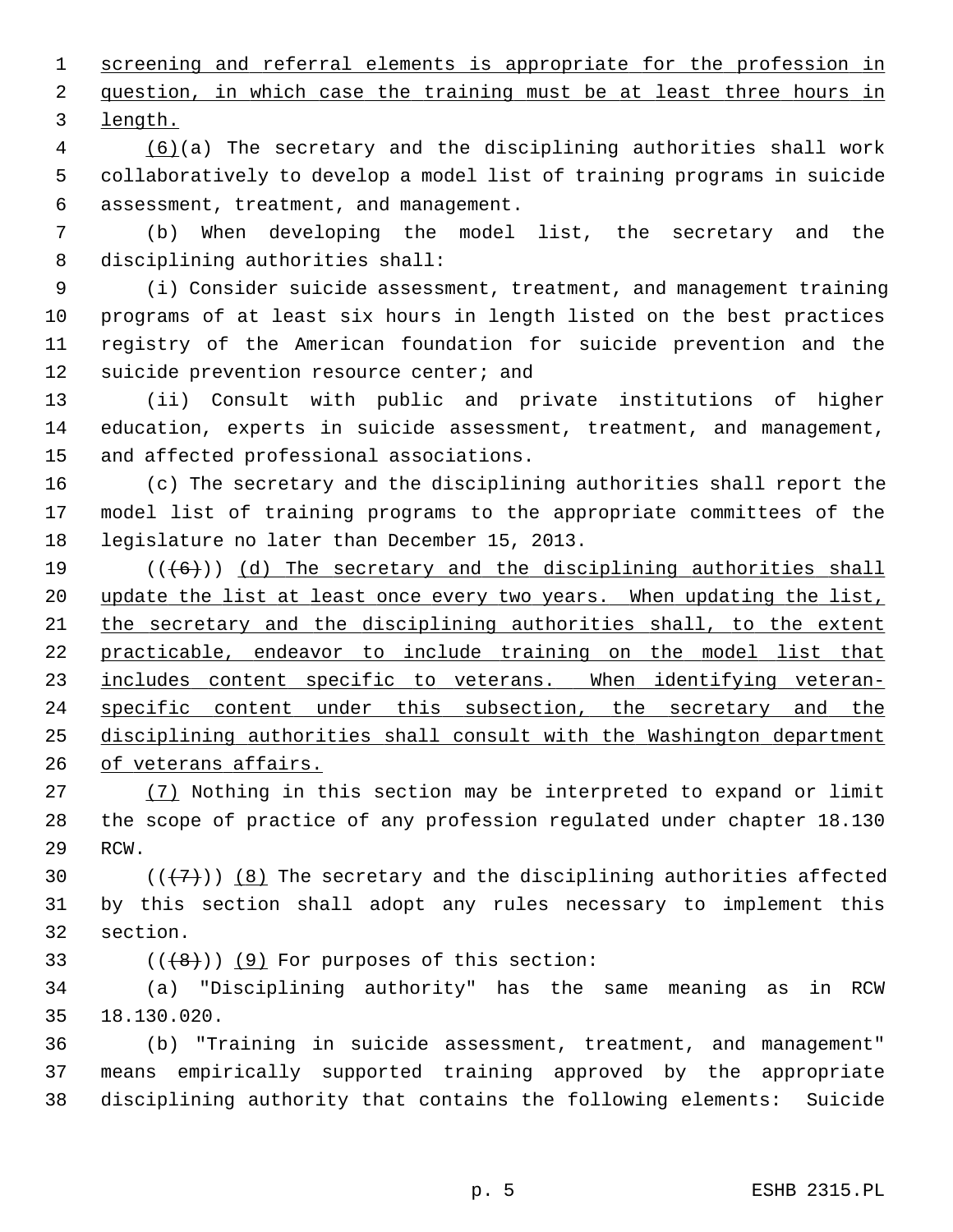1 assessment, including screening and referral, suicide treatment, and 2 suicide management. However, the disciplining authority may approve 3 training that includes only screening and referral elements if 4 appropriate for the profession in question based on the profession's 5 scope of practice. The board of occupational therapy may also approve 6 training that includes only screening and referral elements if 7 appropriate for occupational therapy practitioners based on practice 8 setting.

9  $((+9))$  (10) A state or local government employee is exempt from 10 the requirements of this section if he or she receives a total of at 11 least six hours of training in suicide assessment, treatment, and 12 management from his or her employer every six years. For purposes of 13 this subsection, the training may be provided in one six-hour block or 14 may be spread among shorter training sessions at the employer's 15 discretion.

16  $((+10))$  (11) An employee of a community mental health agency 17 licensed under chapter 71.24 RCW or a chemical dependency program 18 certified under chapter 70.96A RCW is exempt from the requirements of 19 this section if he or she receives a total of at least six hours of 20 training in suicide assessment, treatment, and management from his or 21 her employer every six years. For purposes of this subsection, the 22 training may be provided in one six-hour block or may be spread among 23 shorter training sessions at the employer's discretion.

24 NEW SECTION. **Sec. 3.** (1) The department of social and health 25 services and the health care authority shall jointly develop a plan for 26 a pilot program to support primary care providers in the assessment and 27 provision of appropriate diagnosis and treatment of individuals with 28 mental or other behavioral health disorders and track outcomes of the 29 program.

30 (2) The program must, at a minimum, include the following:

31 (a) Two pilot sites, one in an urban setting and one in a rural 32 setting; and

33 (b) Timely case consultation between primary care providers and 34 psychiatric specialists.

35 (3) The plan must address timely access to care coordination and 36 appropriate treatment services, including next day appointments for 37 urgent cases.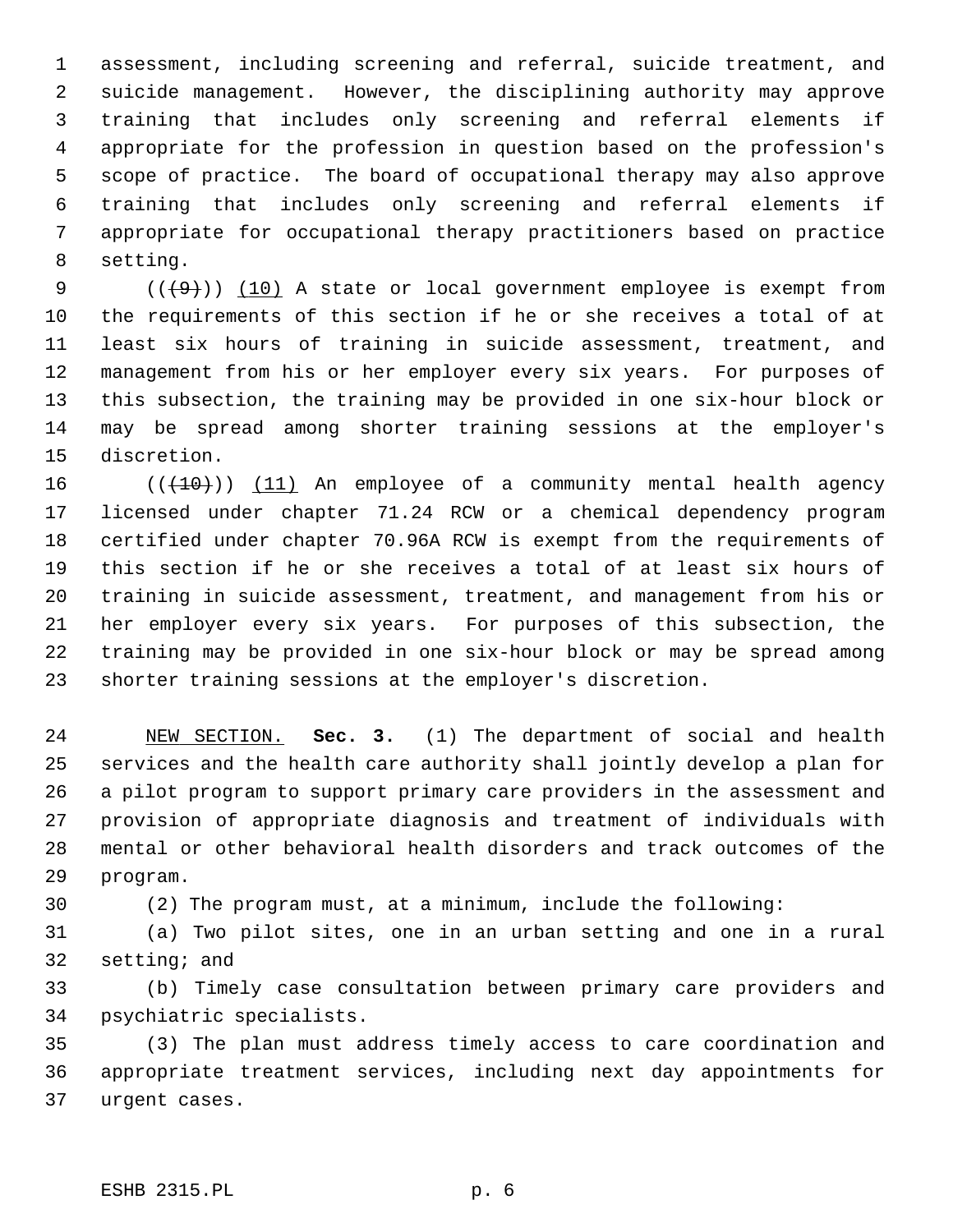1 (4) The plan must include:

 2 (a) A description of the recommended program design, staffing 3 model, and projected utilization rates for the two pilot sites and for 4 statewide implementation; and

 5 (b) Detailed fiscal estimates for the pilot sites and for statewide 6 implementation, including:

 7 (i) A detailed cost breakdown of the elements in subsections (2) 8 and (3) of this section, including the proportion of anticipated 9 federal and state funding for each element; and

10 (ii) An identification of which elements and costs would need to be 11 funded through new resources and which can be financed through existing 12 funded programs.

13 (5) When developing the plan, the department and the authority 14 shall consult with experts and stakeholders, including, but not limited 15 to, primary care providers, experts on psychiatric interventions, 16 institutions of higher education, tribal governments, the state 17 department of veterans affairs, and the partnership access.

18 (6) The department and the authority shall provide the plan to the 19 appropriate committees of the legislature no later than November 15, 20 2014.

21 NEW SECTION. **Sec. 4.** A new section is added to chapter 43.70 RCW 22 to read as follows:

23 (1) The secretary, in consultation with the steering committee 24 convened in subsection (3) of this section, shall develop a Washington 25 plan for suicide prevention. The plan must, at a minimum:

26 (a) Examine data relating to suicide in order to identify patterns 27 and key demographic factors;

28 (b) Identify key risk and protective factors relating to suicide; 29 and

30 (c) Identify goals, action areas, and implementation strategies 31 relating to suicide prevention.

32 (2) When developing the plan, the secretary shall consider national 33 research and practices employed by the federal government, tribal 34 governments, and other states, including the national strategy for 35 suicide prevention. The plan must be written in a manner that is 36 accessible, and useful to, a broad audience. The secretary shall 37 periodically update the plan as needed.